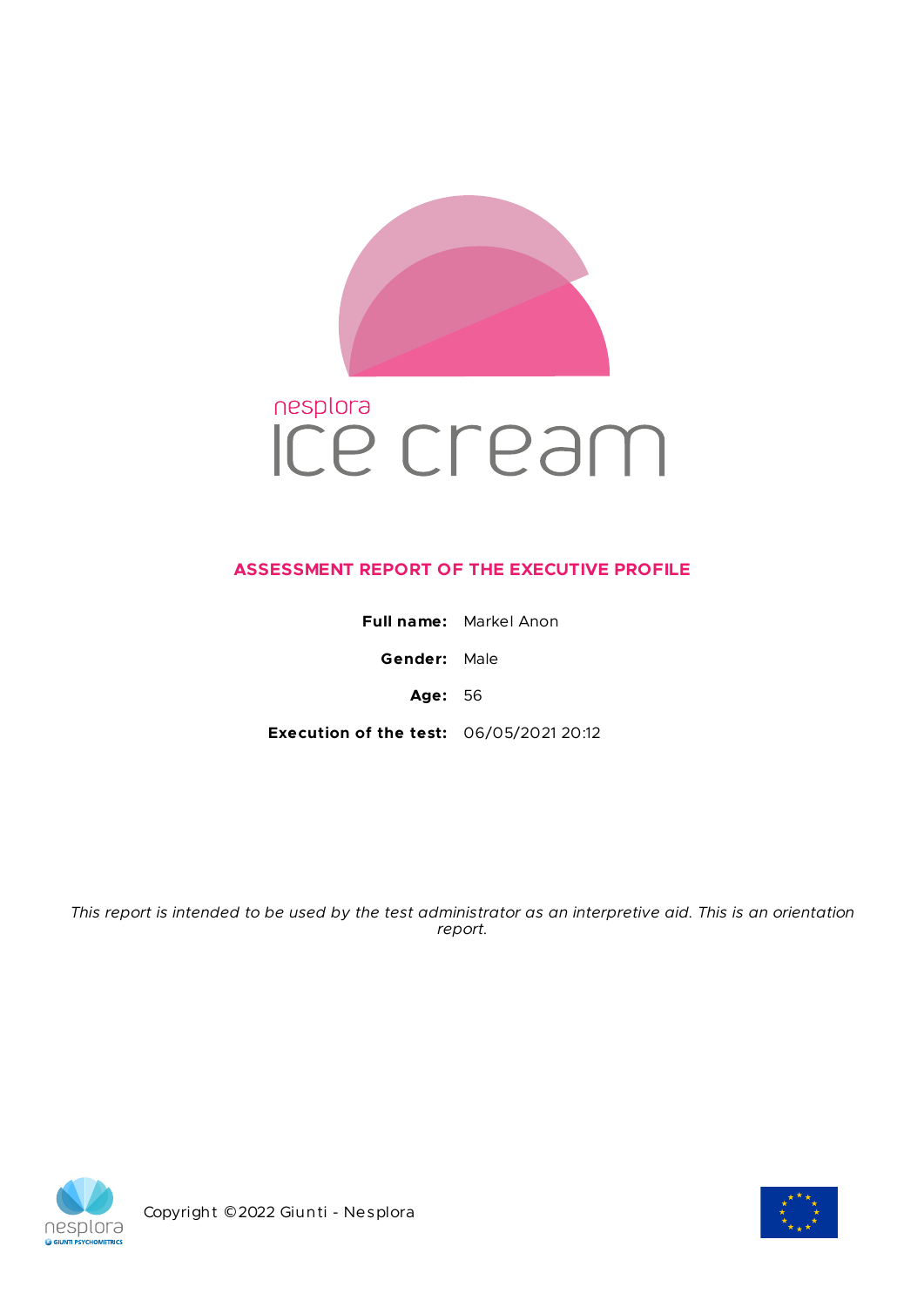| <b>Full name:</b>             | Markel Anon      |
|-------------------------------|------------------|
| Gender:                       | Male             |
| Date of birth:                | 06/01/1965       |
| Age:                          | 56 years         |
|                               |                  |
| <b>Execution of the test:</b> | 06/05/2021 20:12 |
| Duration of the test:         | 0:24:39          |
| Scale used:                   |                  |

## **Previous notes:**

No previous comments

# **Subsequent notes:**

**1** 

No comments following the test

# **Markel Anon**

7/6/2022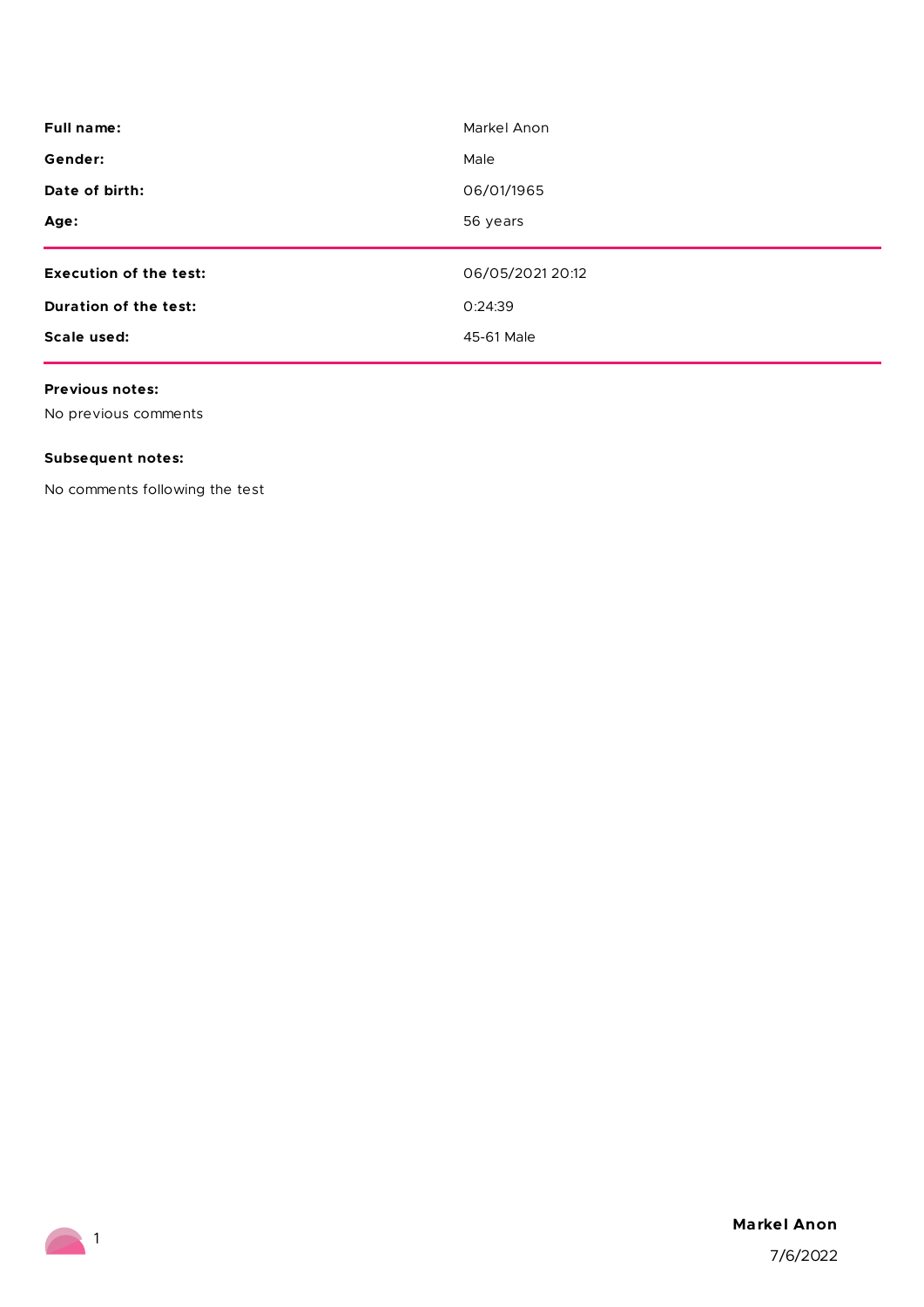## **NESPLORA ICE CREAM ASSESSMENT REPORT**

#### **GENERAL DESCRIPTION**

Nesplora Ice Cream is an ecological assessment test of the executive functions that takes place in the virtual environment of an ice cream parlour. The perspective places the subject in the centre, shown through a virtual reality headset provided with motion sensors, headphones and a controller to respond to the tasks. The subject's behaviour is monitored.

The tool can assess a person's ability to organise their own behaviour and achieve a goal according to certain rules and time constraints. It measures their ability to multitask and their capacity to respond appropriately to the environment, by reorganising goals and behaviour when the elements of the environment change, and showing cognitive flexibility to resume the task under different conditions. It assesses decision-making and the capacity to self-regulate, self-monitor and self-correct. The final effectiveness of the performance is what marks executive success.

The test consists of 2 very similar parts, but with variations. The main task consists of 14 rounds of items to be addressed. Each round has two phases:

*Phase 1*: Order the items according to the rules that are requested, with a planning of serialisation and classification.

*Phase 2*: Perform the services. A working memory task, task learning and speed of response.

Data are displayed in graphs and tables along with text explaining the T-scores obtained in relation to performance:



The test is divided into 3 subtests: Planning, Working Memory and Learning and Cognitive Flexibility. Execution errors are shown in each of the subtests and indicators that can help to make a more exhaustive assessment. For a better interpretation of the report, it is recommended to consult the Nesplora Ice Cream manual.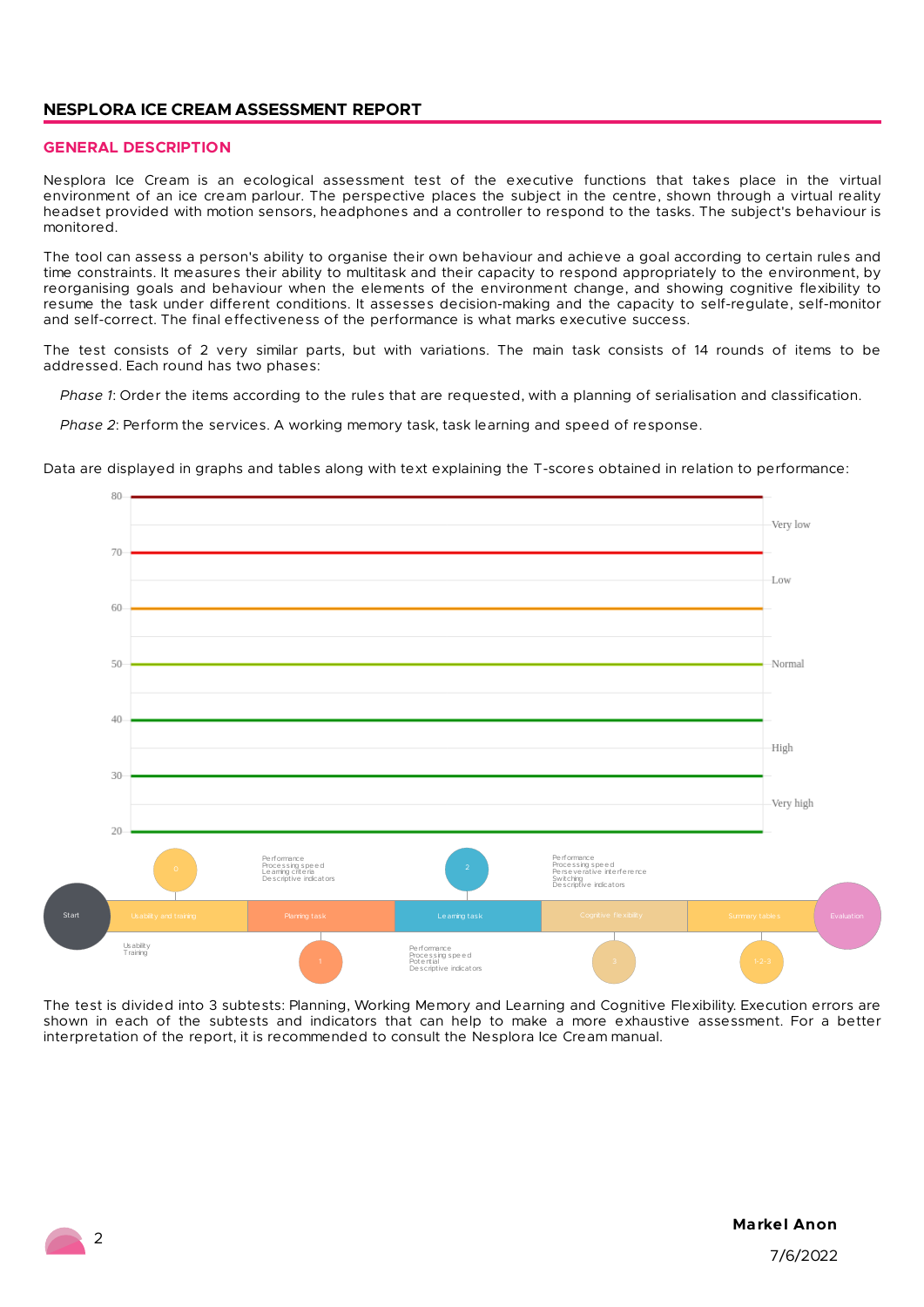# **SUMMARY**



Average

#### **WORKING MEMORY**





# **FLEXIBILITY**







# **Markel Anon**

7/6/2022

3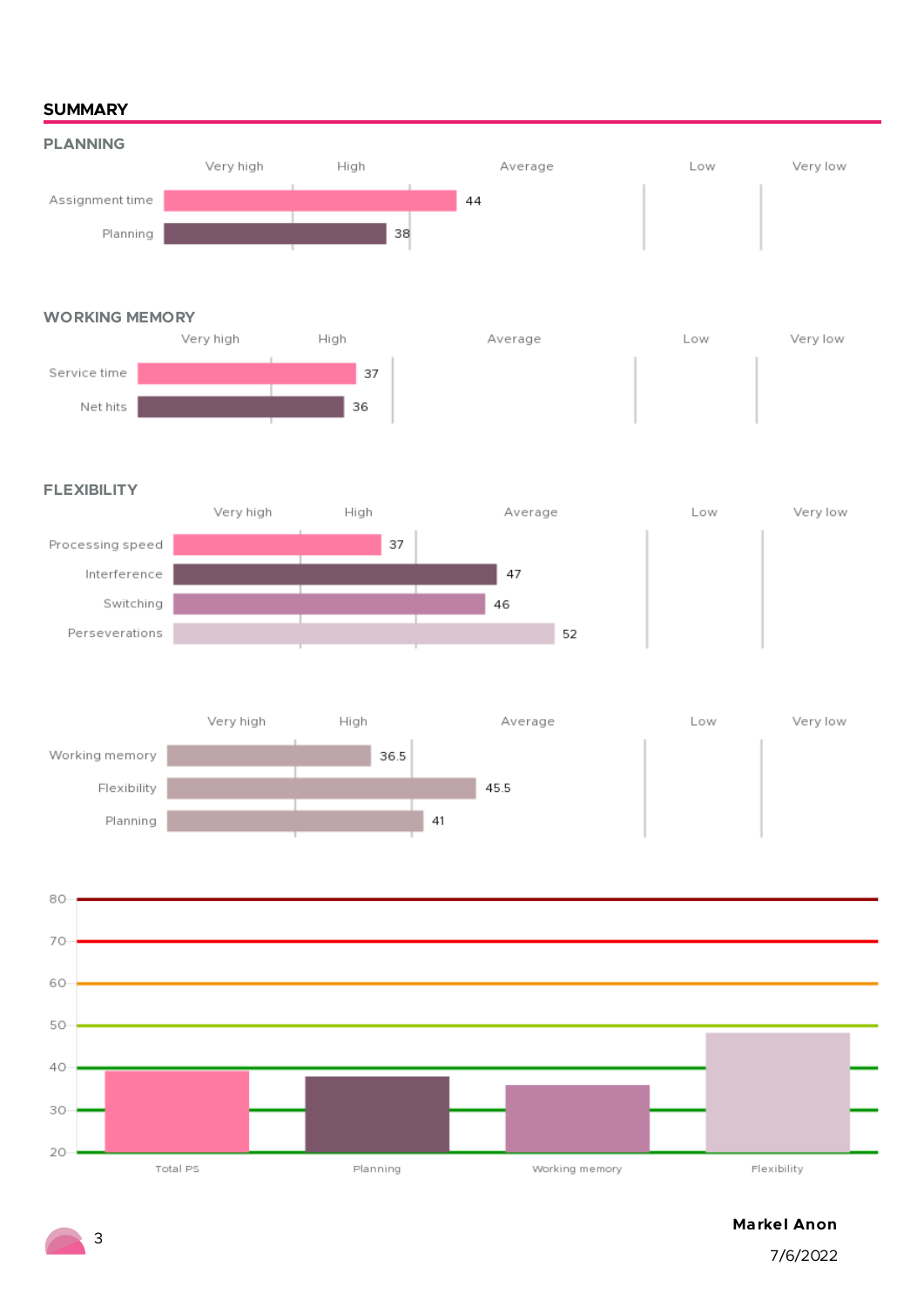# **USABILITY AND TRAINING**

These data correspond to the usability and training task and are for information purposes only.

## **USABILITY**

In the usability task the following data of interest have been collected:

| Description of the error                                                     | Value |
|------------------------------------------------------------------------------|-------|
| Number of clicks on incorrect objects that are not perseverative             |       |
| Total number of clicks on alternative objects (18 possible)                  |       |
| Number of perseverative clicks on objects (task or alternatives) (incorrect) |       |

# **TRAINING**

Markel in the training round has made 14 errors.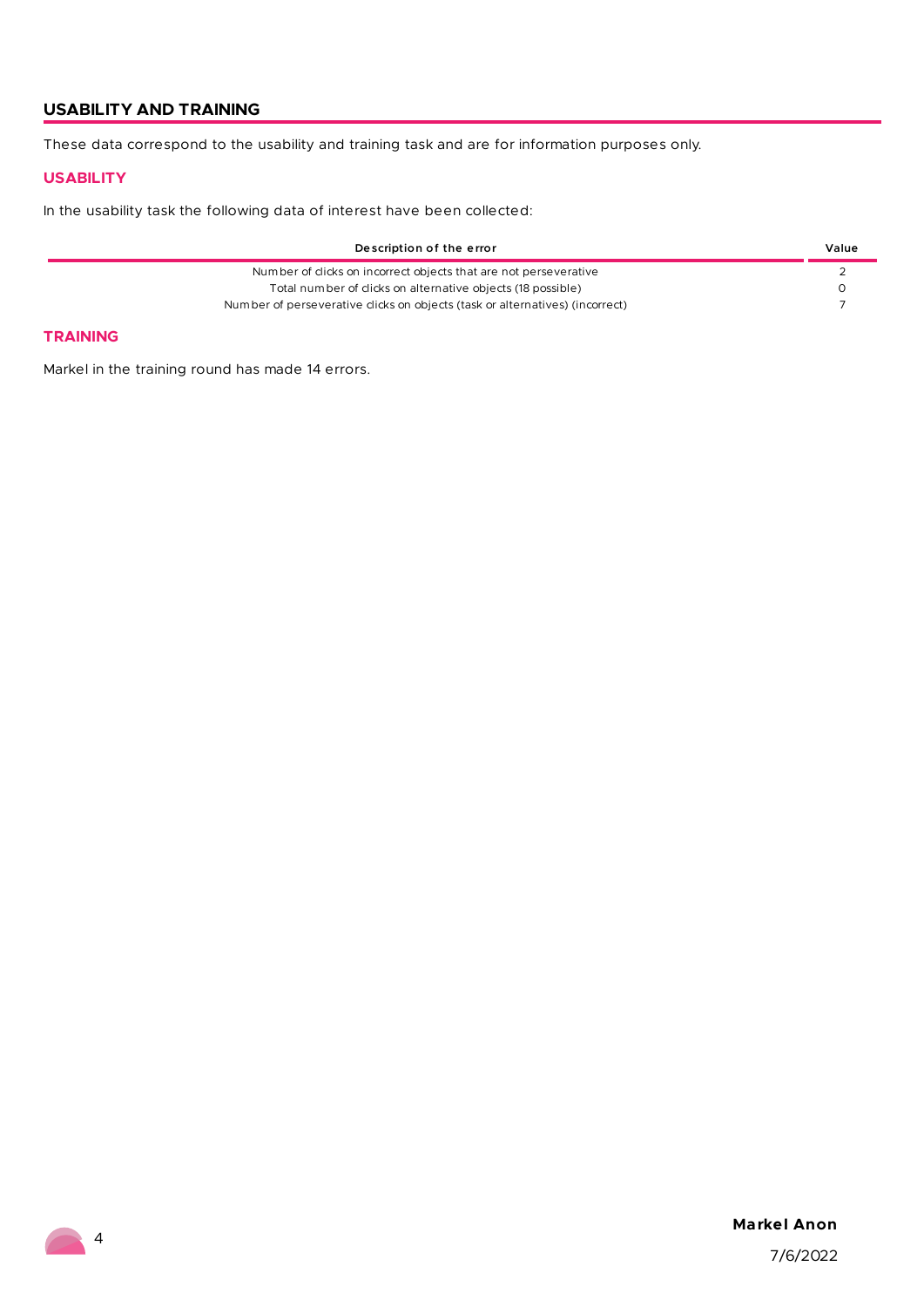## **PLANNING**

This index shows the ability to use strategies to solve problems, sequence, abstract, break down a larger problem into smaller parts, to achieve an objective. It is the ability to carry out mental rehearsals on the possible solutions and their consequences before testing them. In Nesplora Ice Cream, Markel must apply the preferences demanded by the environment to the different configurations presented and do so correctly. The bottom-up function would reflect how easy it is for Markel to adapt to these goals, learn the rules and the errors committed. As Markel evaluates his/her performance in the task he/she can access the corresponding aids and thus regulate his/her execution, making the corresponding decisions on whether or not to use these aids.

#### **PERFORMANCE IN THE PLANNING TASK**

#### **DESCRIPTION OF THE INDICES**

**Planning:** Indicates the number of times that Markel has correctly set the order of the items according to the preferences of the evaluation environment. This variable must be interpreted as a measure of Markel's ability to plan action according to the demands of the environment. Markel has obtained a score of 38 in the task.

\*Assess the errors made in the learning section of the planning task to obtain qualitative data on this measure.

**Assignment time:** Indicates the total time used by Markel to do the assignment task; the assessment of whether it was correct or not will come later, and whether there may be a link between reaction time and error. Markel has obtained a score of 44 in this variable.



T score 38 40 40 44 45 42 Percentile 11 16 15 26 32 21

## Planning task performance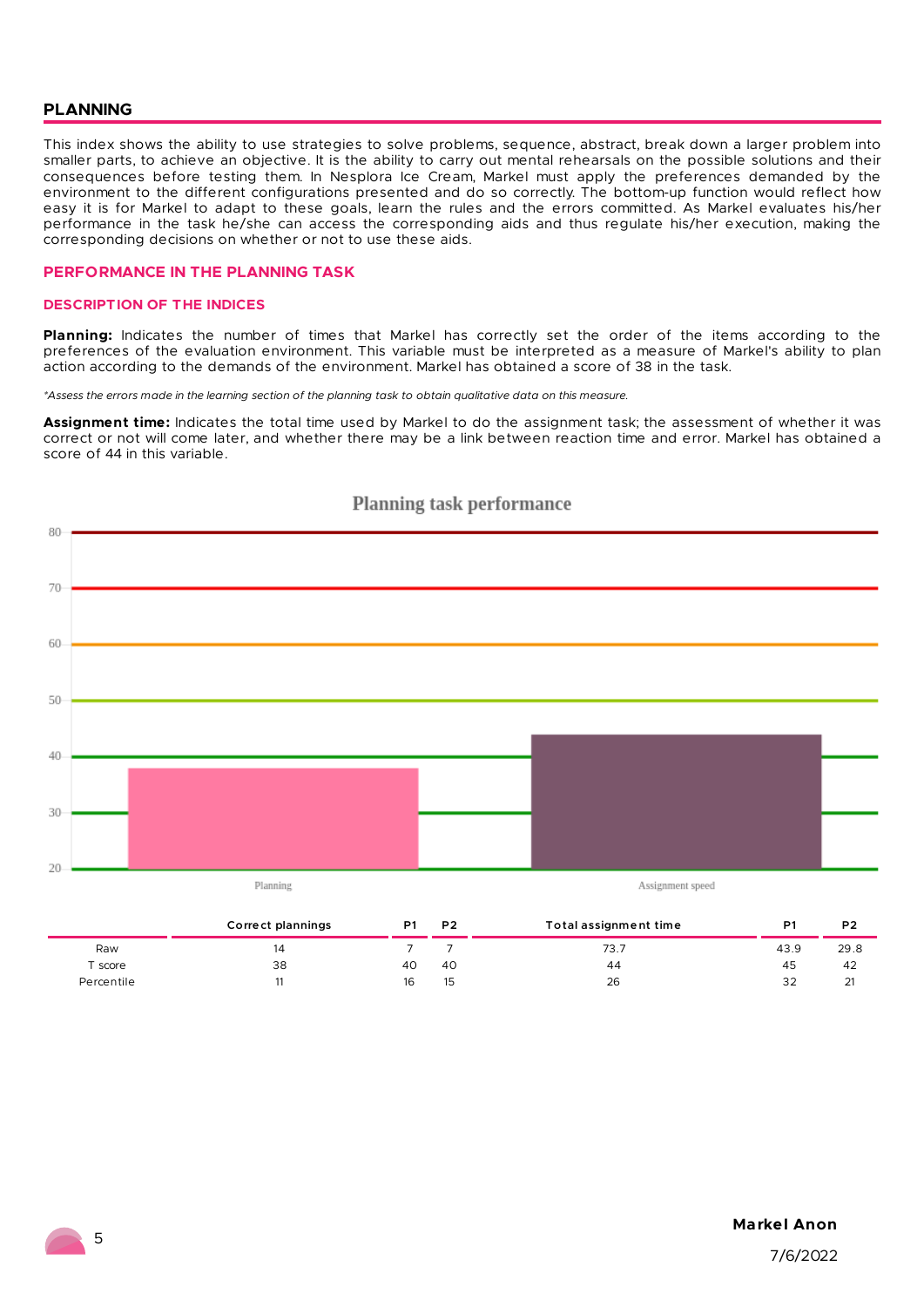## **PROCESSING SPEED IN THE PLANNING TASK**



# **LEARNING IN THE PLANNING TASK**



This graph represents Markel's learning curve in the planning task.

#### **INDICATORS OF THE PLANNING TASK**

These data help to interpret Markel's performance.

#### **COGNITIVE LOAD**

Markel's cognitive load **did not change** throughout the test.

### **FATIGABILITY**

Fatigue is expressed in a longer task execution time throughout the test, fatigue or tiredness that can be due to several elements.

In this case Markel **did not** show signs of fatigability in the second part of the test.

#### **PROSPECTIVE PLANNING**

Prospective function of process planning: essentially assists when planning behaviour. In this case Markel has to programme his/her conduct for each part of the test, and must prospectively recall certain criteria. Markel **has improved** in this aspect, which means that process planning has been learned and prospective memory is adequate.

| $ -$ | D <sub>2</sub><br>! time<br>------<br>the contract of the contract of the contract of the contract of the contract of |
|------|-----------------------------------------------------------------------------------------------------------------------|
| 29.7 | .                                                                                                                     |

## **INCORRECT ASSIGNMENTS**

Markel has made 2 incorrect assignments of services to items that did not correspond.

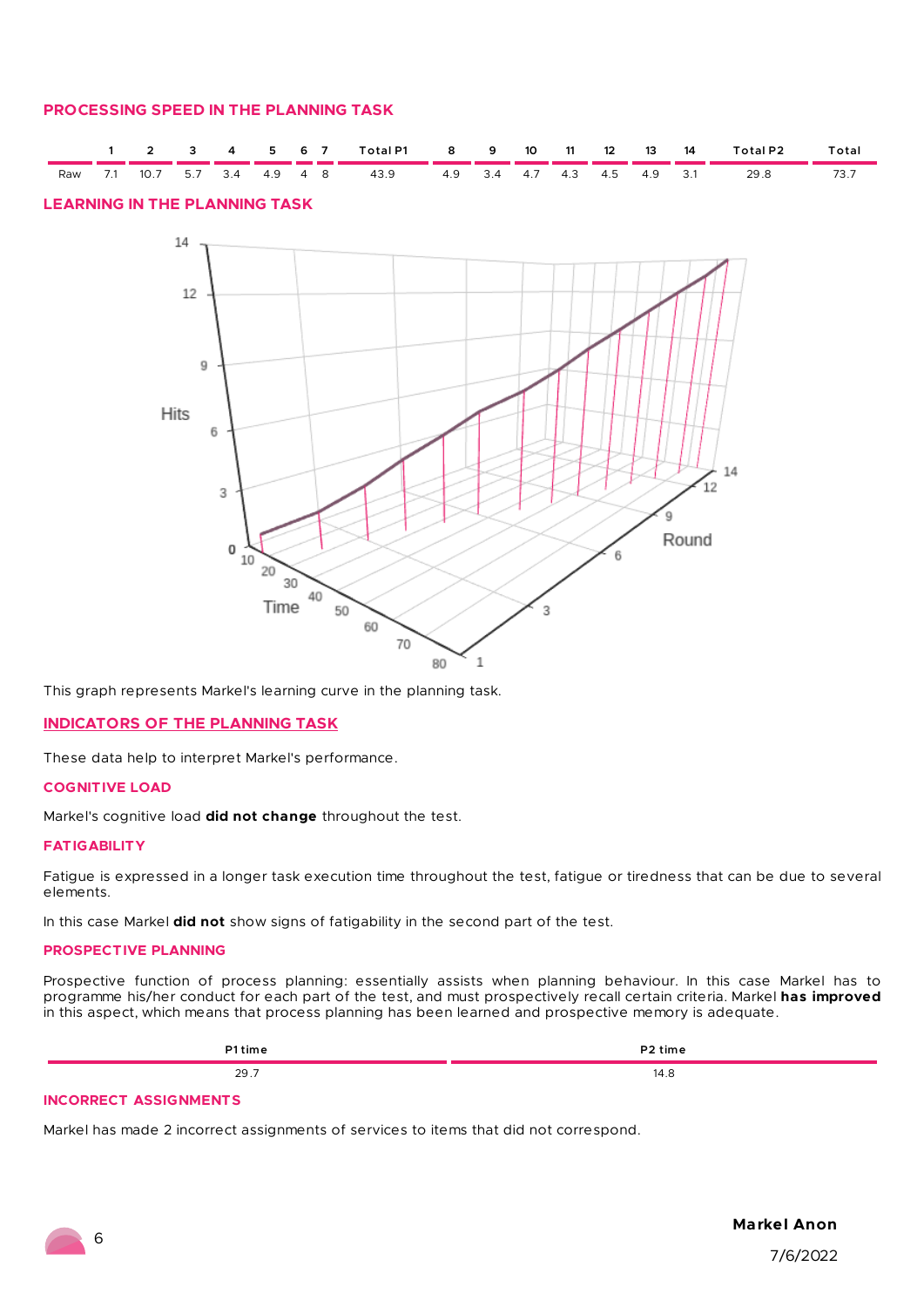### **WORKING MEMORY**

#### **PERFORMANCE IN THE SERVICE TASK**

This section has objective data obtained to assess working memory. It is the ability to register, encode, maintain and manipulate information. In Nesplora Ice Cream, Markel must learn the combination of 4 services and try to create a strategy to do this correctly. Help is available, but his/her performance would then be penalised in the learning curve.

#### **DESCRIPTION OF THE INDICES**

**Correct services:** This score refers to the number of correct services, regardless of whether or not the reference is consulted. Markel has obtained a score of 39.

**Consultations:** Indicates the number of times Markel has needed to consult the references in order to complete the items. Markel has obtained a score of 43.

**Net hits:** This variable indicates the number of items that Markel has performed correctly without needing to consult the reference. It indicates Markel's ability to process, code and retain the information. Markel has obtained a score of 36.

**Service time:** This variable indicates the total time taken by Markel to process and carry out the action required. Markel has obtained a score of 37 in this variable.



Percentile 14 40 12 25 54 2 8 35 4 10 16 9

# Service task performance

#### **Markel Anon**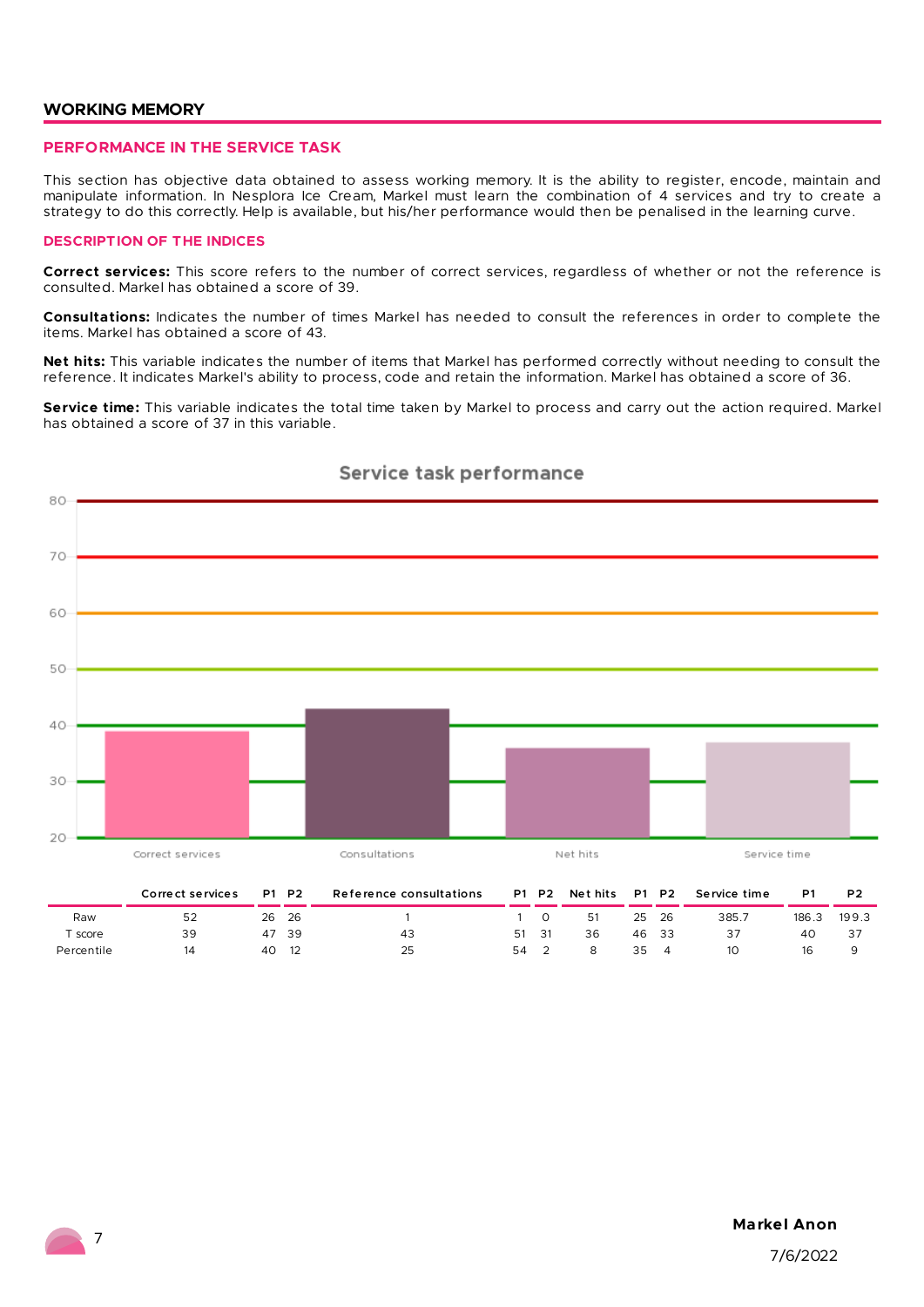## **PERFORMANCE IN EACH OF THE ROUNDS**



# **PROCESSING SPEED**

#### **DESCRIPTIVE REACTION TIME**

This table shows the execution time taken by Markel in each of the rounds in part 1

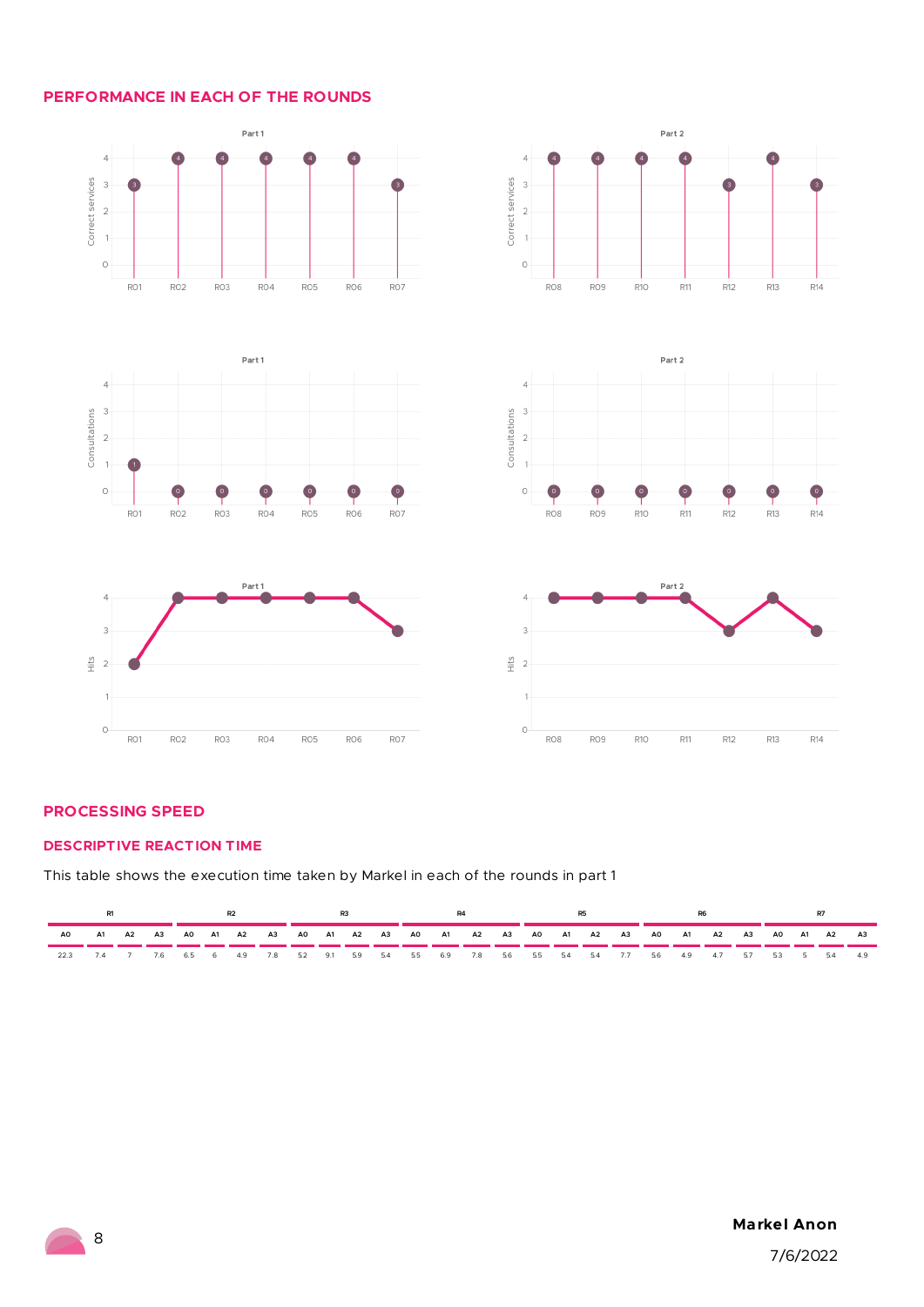# **LEARNING CURVE**



**Markel Anon**

7/6/2022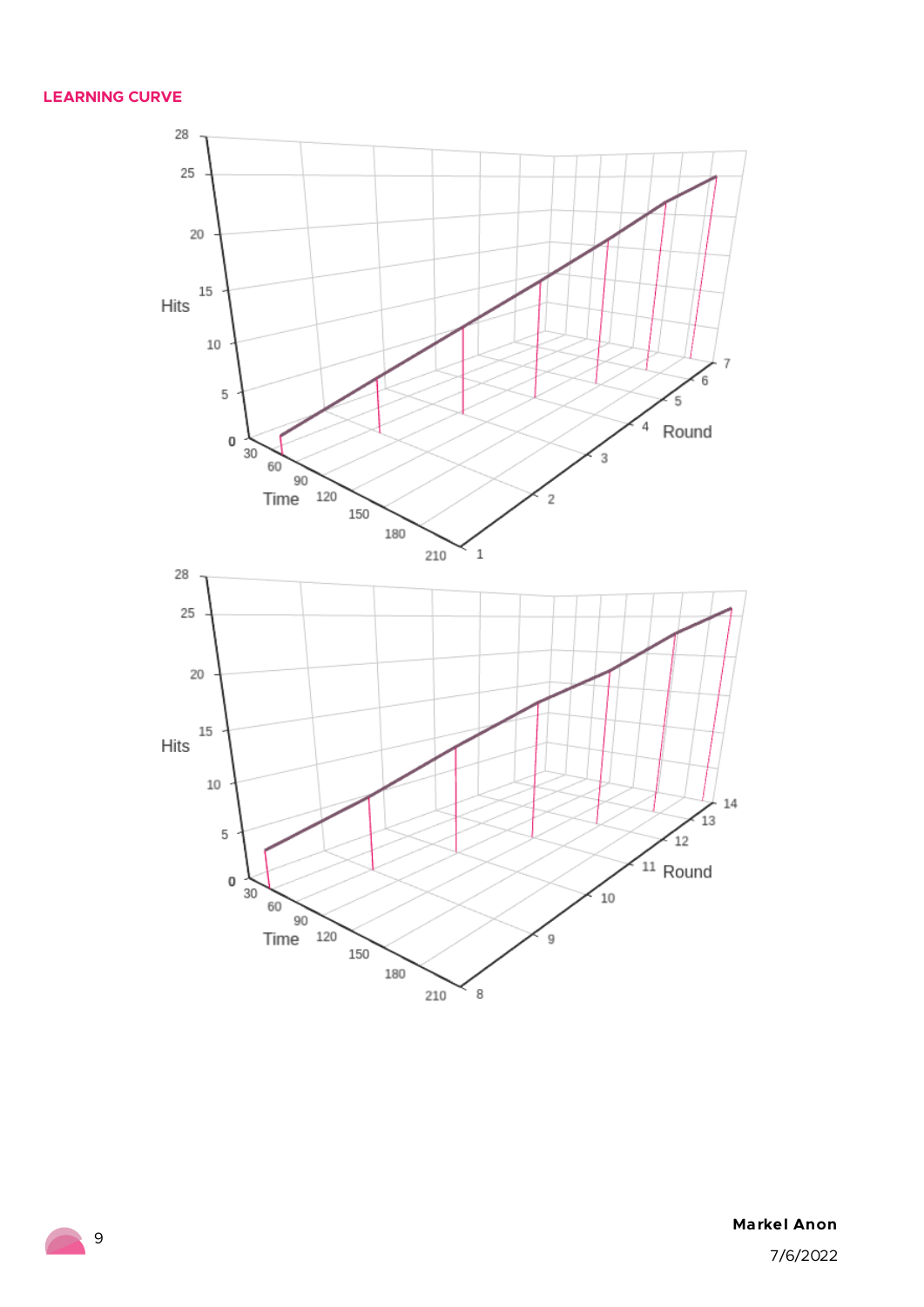## **COGNITIVE FLEXIBILITY**

#### **PERFORMANCE IN THE FLEXIBILITY TASK**

This section describes the interferences and perseverations that affect learning after the change to part 2. The planning task has not changed. Even so, it is still possible that the second part is affected by tiredness, cognitive load or confusion.

#### **INTERFERENCE IN LEARNING**

**Interference:** This score refers to Markel's different results in hits on the service before and after the change in instructions. This variable provides a measure of cognitive flexibility and ability to inhibit. Markel has obtained a score of 47 in this variable.

\*As long as the score in the first task is not too low, in which case it would be assumed that there has been no interference in learning in the second task *because there has been NO learning in the first task.*

#### **PERSEVERATIONS**

Indicates the number of errors in the second part of the test that correspond to hits in the first part. This variable is indicative of whether or not Markel perseveres with previous learning, and shows resistance to interference or not, despite the change of instructions. Markel has obtained a score of 52 in this variable.



# **Flexibility subtest performance**

|            | Interference | <b>Perseverations</b> |
|------------|--------------|-----------------------|
| Raw        |              |                       |
| score      | 47           | 52                    |
| Percentile | 36           | 58                    |